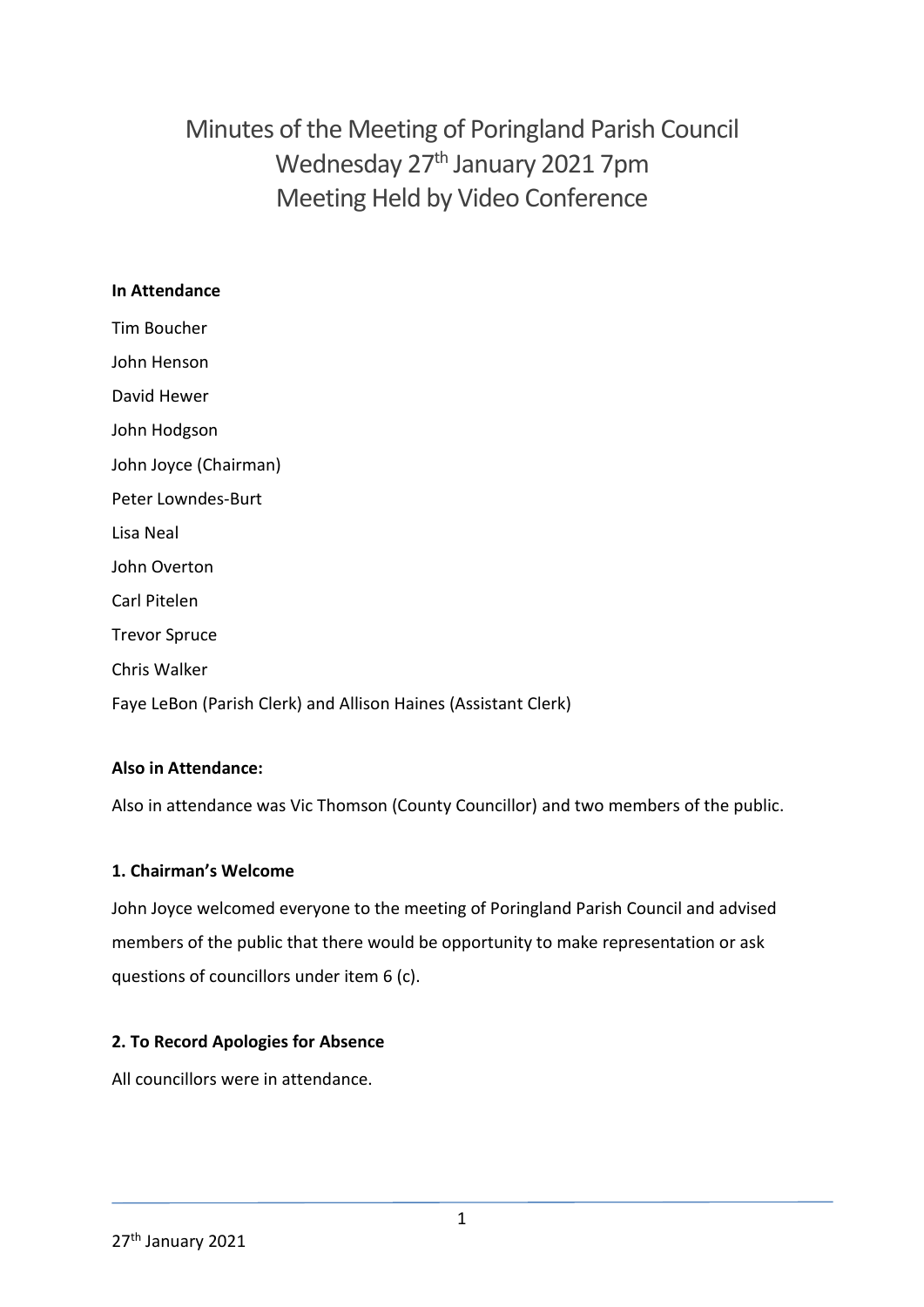## **3. Declarations of Interest and Applications for Dispensation**

Lisa Neal declared an interest in item 7(a), as a member of South Norfolk Council's Development Management Committee, and item 11, as a member of South Norfolk Council's Cabinet.

Trevor Spruce declared an interest in item 10(e)

## **4. To Agree Minutes of the Meeting Held on 6 th January 2021**

After the correction of an item under public participation, the minutes of the meeting held on 6<sup>th</sup> January 2021 were agreed after a proposal by David Hewer and a second by Tim Boucher.

## **5. Matters Arising from the Minutes of 6 th January, Including Clerk's Report**

The Clerk's report had been previously circulated. It detailed:

- *Tree Warden Commemoration*: The Copper Beech has been purchased and planted. The associated plaque has been ordered and just required installation.
- *Playing Field CCTV:* The alarm company to be contacted to establish link between pavilion and community centre, now that CCTV system has been upgraded.
- *Play Areas at Clements Gate:* David Wilson Homes is in the process of reviewing their options as a result of the commuted sums that they will have to pay under South Norfolk Council's SPD.
- **Dog Bin at Clements Gate.** The invoice for the commuted sum has now been settled. The clerk is to check whether the bin has been installed, and if so it can be registered with South Norfolk Council as being under Parish Council ownership.
- **Financial Contribution to The Octagon.** Further details have been requested from the P.C.C in relation to this request. This is to be chased.
- **Newsletter**. The first edition has been well received. The second of the three trial editions will be drawn up after this meeting
- **Framingham Earl Parish Council**. Letters have been sent to Framingham Earl Parish Council, one to thank them for their donation for Poringland Playing Field, and also a letter of condolence about the passing of one of their former councillors.

## **6. Adjournment for Public Participation, District and County Councillors, and Councillors with any Pecuniary Interests**

It was agreed that standing orders should be suspended.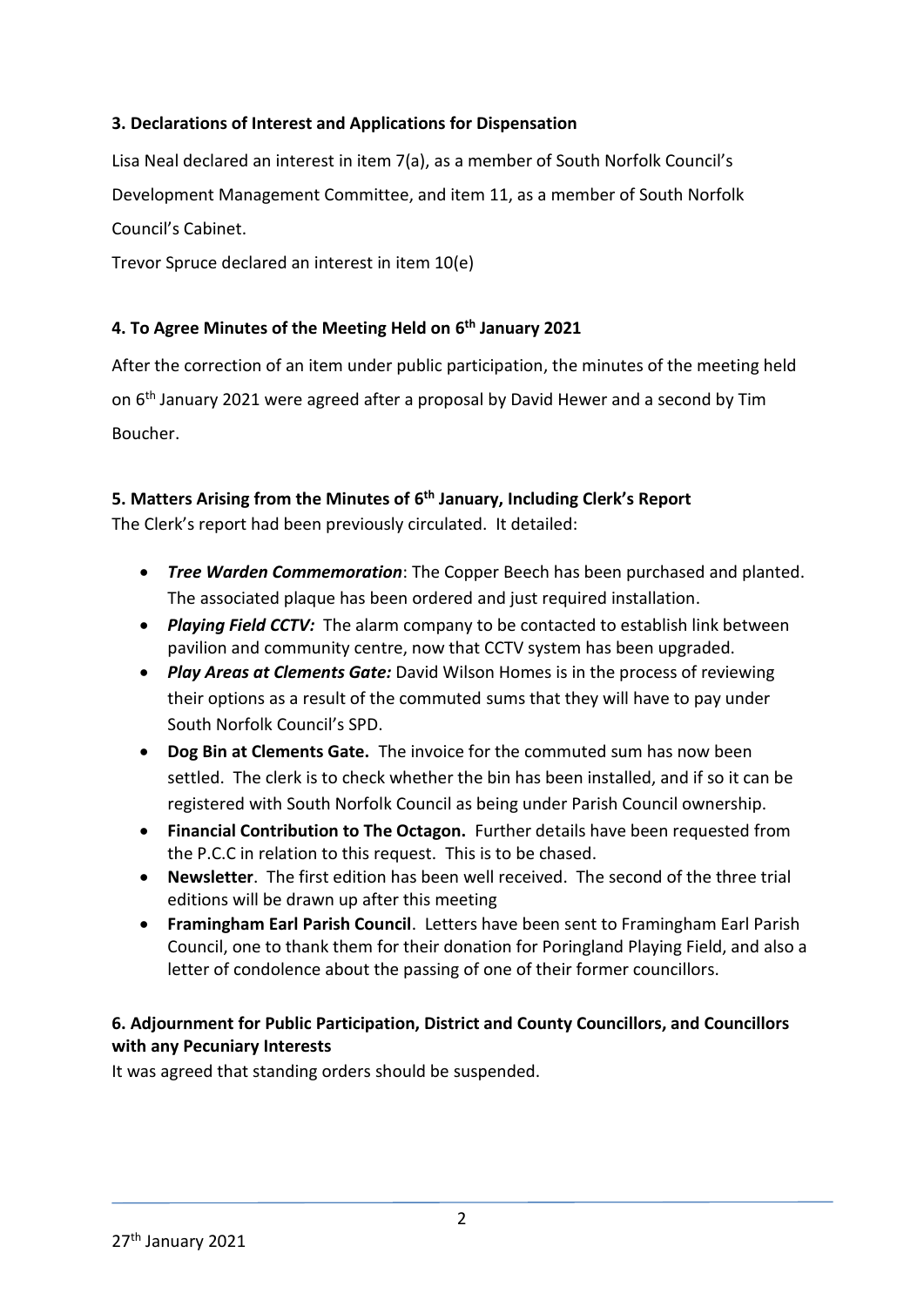#### a) District Council Report

Cllr Overton reported that a Scrutiny Meeting was held at South Norfolk Council to discuss the flooding that occurred on 23<sup>rd</sup> December. A lack of management of ditches locally had been identified, as had pinch points at the Bennett Homes development drainage system. Officers are being appointed at both South Norfolk Council and Norfolk County Council to remind people of their responsibilities to the natural drainage system, particularly Riparian rights and responsibilities. A possible train station at Long Stratton is currently being investigated, that South Norfolk Council has been consulted upon.

Cllr Neal reported that South Norfolk Council had paid out £11m to businesses in the form of government business grants. The Additional Restrictions grant had reopened for applications and additional £2.4m had been received from the government to top up this fund.

The Regulation 19 consultation for the Greater Norwich Plan will be going live on 1<sup>st</sup> February, for a period of 6 weeks.

An analysis of the Housing Land Supply, completed on 21<sup>st</sup> April, showed a 6.15 year Housing Land Supply.

The Secretary of State has granted planning permission for the Hornsea Offshore Wind Farm, which would consist of 231 offshore wind turbines. The energy from the turbines would be transferred to a station in Dunston.

Officers from South Norfolk Council, Norfolk County Council and Anglian Water have attended a flooded site at The Dell and Tulip Tree Drive. A leak was identified which is currently under repair at the Fiveways Roundabout.

The census will occur on 21<sup>st</sup> March.

South Norfolk Council staff have been supporting the Norfolk and Norwich University Hospital. When asked, over 100 staff offered to assist.

The Covid Support Advisors and Environmental Health Officers have been visiting local business premises and challenging unsafe and weak practices.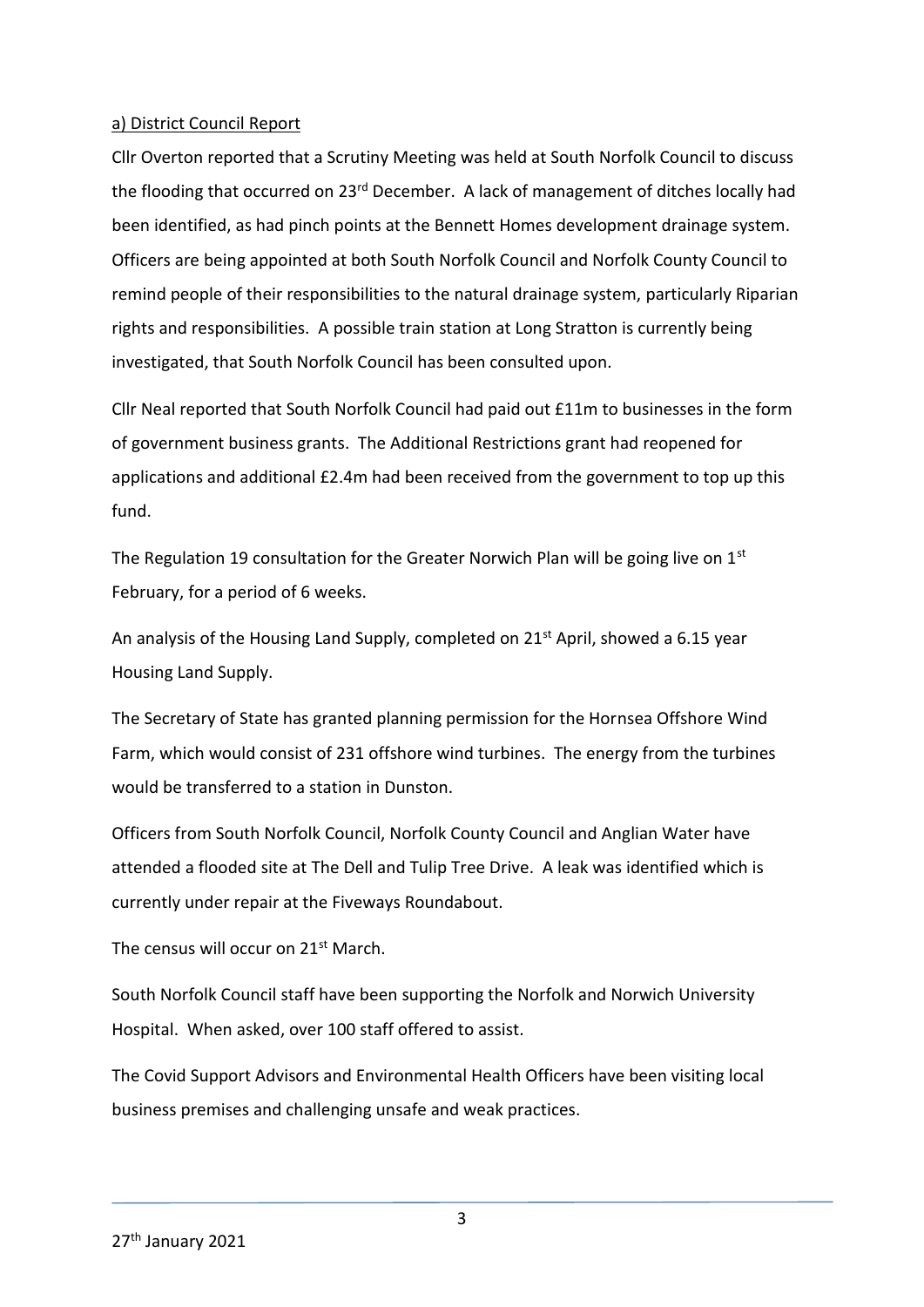Cllr Spruce reported that the District Council had recognised how well the community centre is operating as a vaccine centre.

#### b) County Council Report

Vic Thomson had sent a comprehensive written report to the Parish Council.

Norfolk County Council's Flood Management Strategy had been updated. There are three new policies reflecting net zero carbon, biodiversity and resilience and adaption. There are 36 flood authorities in Norfolk, and there will soon be an enquiry which will advise on how incidents of flooding are dealt with.

There are concerns about people becoming complacent about Covid-19, particularly in light of the start of the vaccine process. The priority vaccination list is designed to protect the NHS.

Norfolk County Council's budget has been published and is available online.

A map of the priority gritting routes has been published.

The Census is going digital this year, although paper copies will be available. This is a mandatory process.

John Hodgson queried the highway between the A47 and the A146 as he felt that there was ambiguity because of the lack or road lining. Vic Thomson will look into this.

Tim Boucher queried whether there were any statistics on vaccinations for the District. Vic Thomson advised that these were NHS statistics, but they ought to be passed to the Director of Public Health at Norfolk County Council. As soon as these are received he will pass them on.

*Vic Thomson Left the Meeting, Due to a Prior Commitment* 

#### c) Public Participation

No matters raised.

*Standing orders were reinstated.* 

*Lisa Neal withdrew from the meeting.*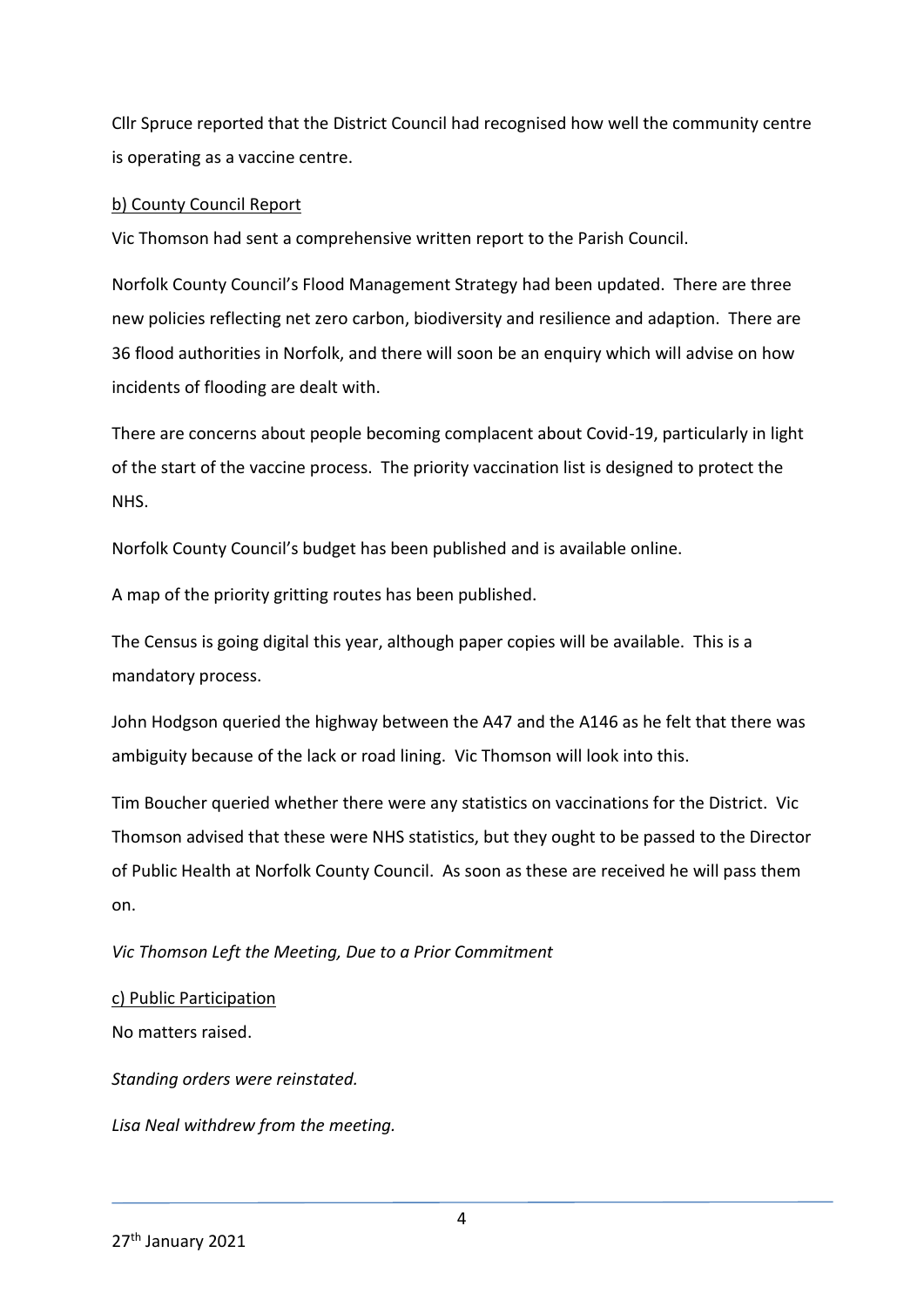#### **7. Planning**

#### a. To Consider Applications Received

*i. 2020/2230 – 41 Howe Lane– Erection of front entrance porch and change to roof tile* John Hodgson presented this application to the meeting. Councillors found the plans difficult to interpret, therefore recommended refusal on the grounds of insufficient information. This was agreed after a proposal from John Henson and a second from Chris Walker.

# *ii. 2020/2002 – 27 Howe Lane - Single storey front infill extension with pitched roof and first floor side extension*

John Hodgson presented this application to the meeting. It was clarified that this was a separate application to the one which was currently under appeal with the Planning Inspectorate. John Henson proposed that there should be no objection to this application, seconded by John Hodgson and carried.

## *iii. 2020/2451 – 66 Rectory Lane – Single storey pitched roof front extension*

John Joyce presented this application to the meeting. He noted that the extension would add 1.25m to the front of the property. The extension would go up to the boundary but did not feel it would impact light coming into the neighbouring property. Tim Boucher concurred that there would be no impact on light supply. John Joyce proposed that there should be no objections to the application, seconded by Tim Boucher and carried.

# *iv. 2021/0085 – 5 The Footpath - Single storey rear extension and conversion of rear of garage including internal and external alterations*

Tim Boucher presented this application to the meeting. He detailed that there would be a proposed infill to the courtyard area to the rear of the building and a garage conversion. Tim Boucher proposed that there should be no objections to this application, seconded by Chris Walker and carried.

#### *It was agreed to consider the following applications as urgent business*

#### *v. 2021/0094 – 49 Potters Way – Garage Conversion*

David Hewer presented this application to the meeting. He noted with the garage converted, there would still remain four car parking spaces, which is sufficient for the size of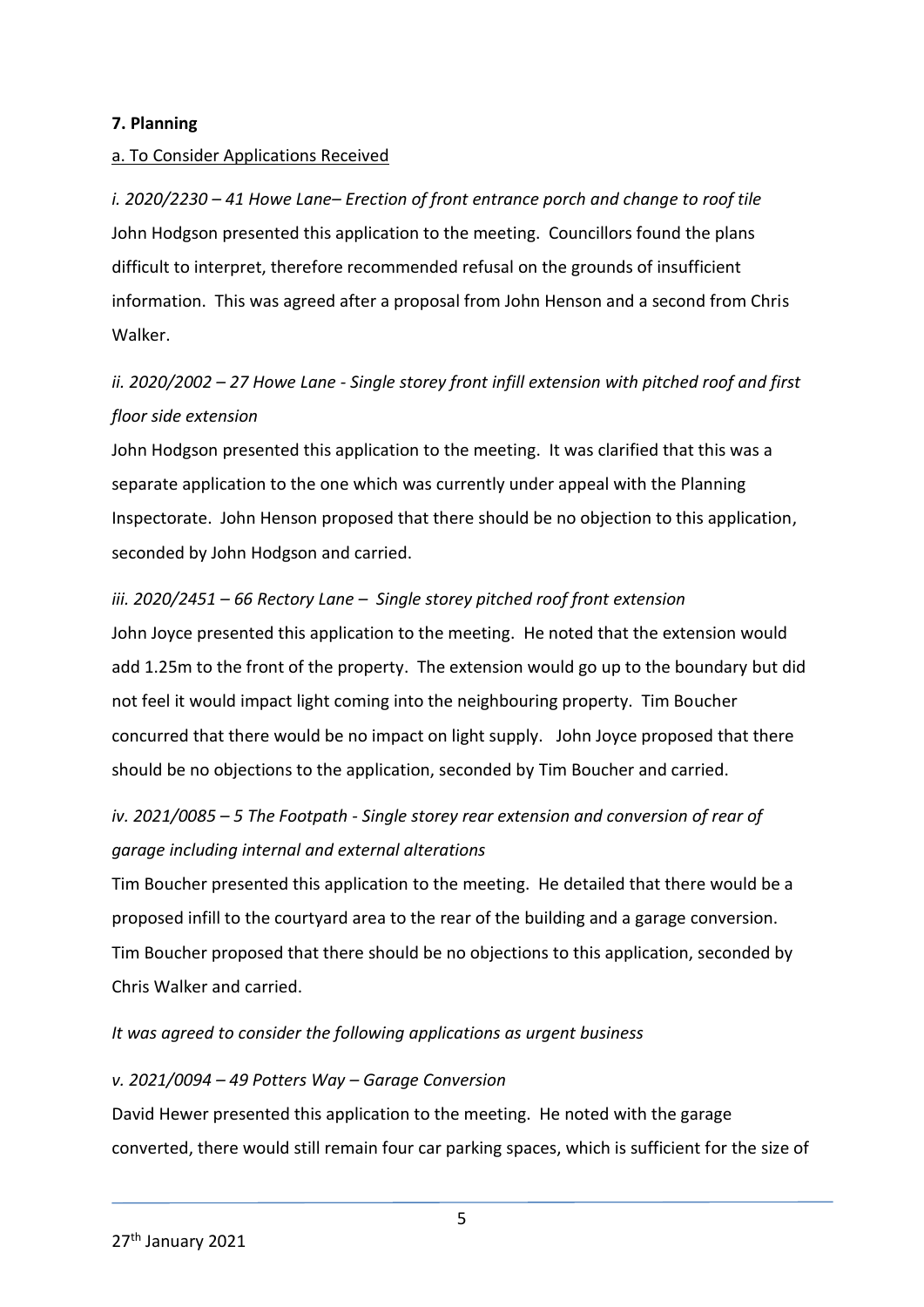property. He proposed that there should be no objections to this application, seconded by Chris Walker and carried.

#### *vi. 2021/0108 – 10 Rosebery Avenue – Two Storey Side Extension*

John Joyce presented this application to the meeting. He advised that there are several similar extensions along Rosebery Avenue. The new windows do not impact on the privacy of the neighbouring property, as there are already windows to this elevation. He proposed that there should be no objections to this application, seconded by John Henson and carried.

# *vii. 2021/0129 – 6 Caistor Lane – Variation to Condition of Application 2020/1445 – Revised Extent of Render to Front Elevation and Revised Roofs of Porches*

The Clerk presented this application to the meeting. Plans were displayed of the original extent of the render and design of the porch roofs as already agreed, along with the proposed new design. John Henson proposed that there should be no objections to this application, seconded by Chris Walker and carried.

#### b. To Note Planning Decisions

The following decisions were noted:

i) 2020/1977 – 33 The Street – Conversion of Existing Double Garage for use as Chalet Style One Bedroom Annexe or Holiday Let. **APPROVAL WITH CONDITIONS**

ii) 2020/2364 – 5 The Footpath - Proposed single storey rear extension, extending 7.8m from the rear wall of the original dwelling house, with a maximum height of 2.9m and an eaves height of 2.9m. **APPLICATION WITHDRAWN**

iii) 2020/2370 – 36 Clearview Drive - Construction of box dormer to existing loft conversion and completion of unfinished front Porch. French Lantern over the existing flat roof extension. **APPROVAL WITH CONDITIONS**

*Lisa Neal Re-joined the Meeting*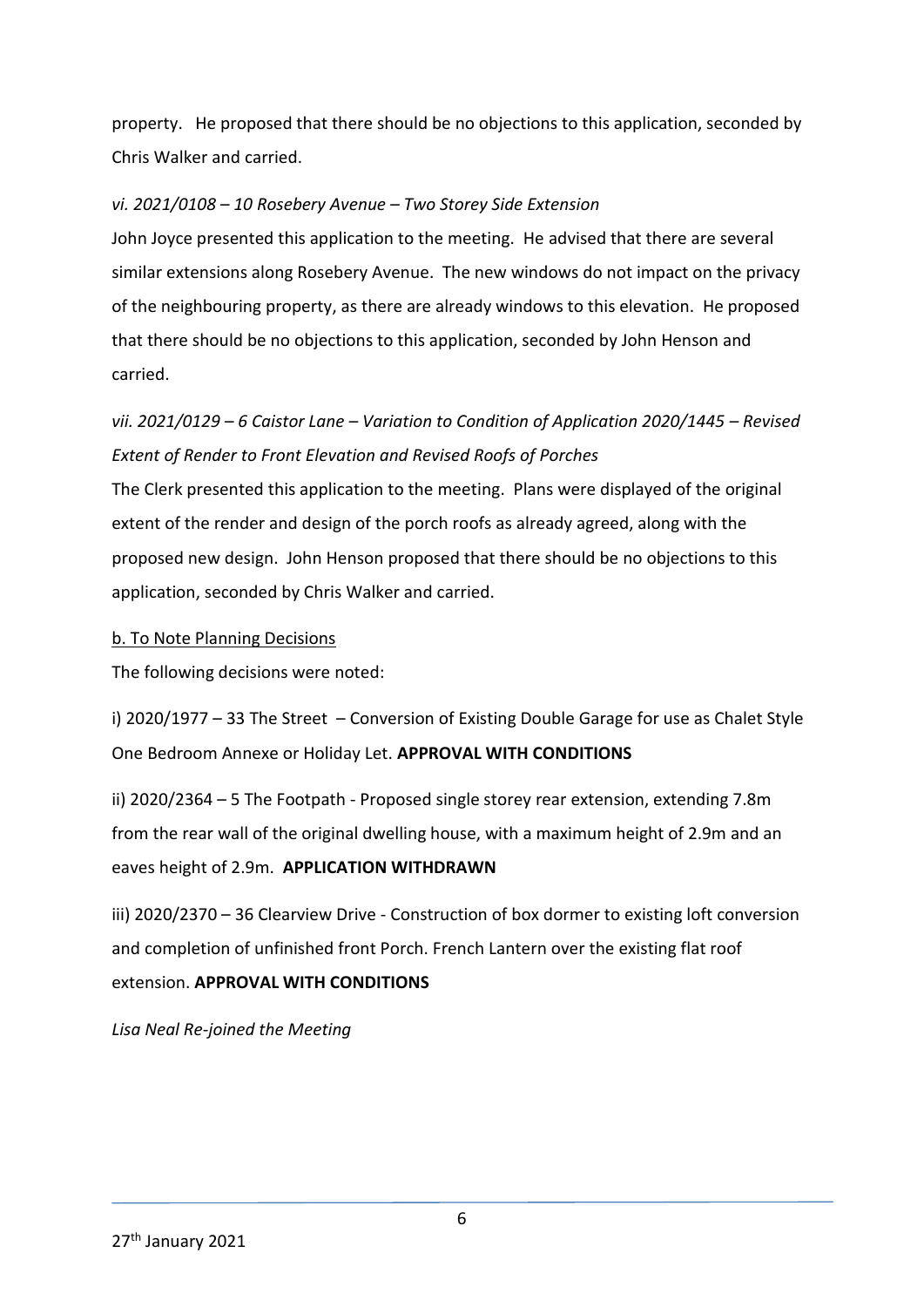#### **8. Correspondence and Consultations**

# a) To Consider Request to Norfolk County Council to Extend Gritting Route Along Rectory Lane

A parishioner request to extend the gritting route from Long Road to Rectory Lane and Upgate was presented to the council. Norfolk County Council had directed the parishioner to the Parish Council. The council considered the request and agreed that the extension to the gritting route would be sensible given the route is on a slope with a dangerous bend. In addition to this, the route is well used and is a bus route. After a proposal from David Hewer and a second from Chris Walker, it was agreed that the request should be passed to Norfolk County Council with the full backing of the Parish Council.

#### **9. To Receive Parish Council Update on Covid-19 Crisis**

The Clerk had provided a written report which focussed on the use of the community centre as a vaccine clinic. The clinics were working smoothly, but a plea was made for parishioners not to call the Parish Council and community centre about appointments and the waiting list. It was emphasised that the Parish Council does not have access to any medical records or the waiting list.

#### **10. Finance**

#### a) To Receive Receipts, Payments and Bank Reconciliation for December 2020

The receipts, payments and bank reconciliation for December 2020 were noted by council.

#### b) To Receive Quarterly Budget Monitor

The budget monitor for Quarter 3 was presented. The Clerk noted that there is likely to be possible savings in staff costs in Quarter 4 because the agreed recruitment had to be put on hold because of the lockdown. No matters of concern were raised and the budget update was noted.

#### c) To Consider Contract for Staff Mobile Phones

A report was presented detailing the necessity for some members of staff to have adequate mobile phones that belong to, and are paid for by the Parish Council. This was on the grounds of safety, work convenience, and with the increase in home working due to Covid, necessity. Trevor Spruce queried whether the proposal was for a business package, and the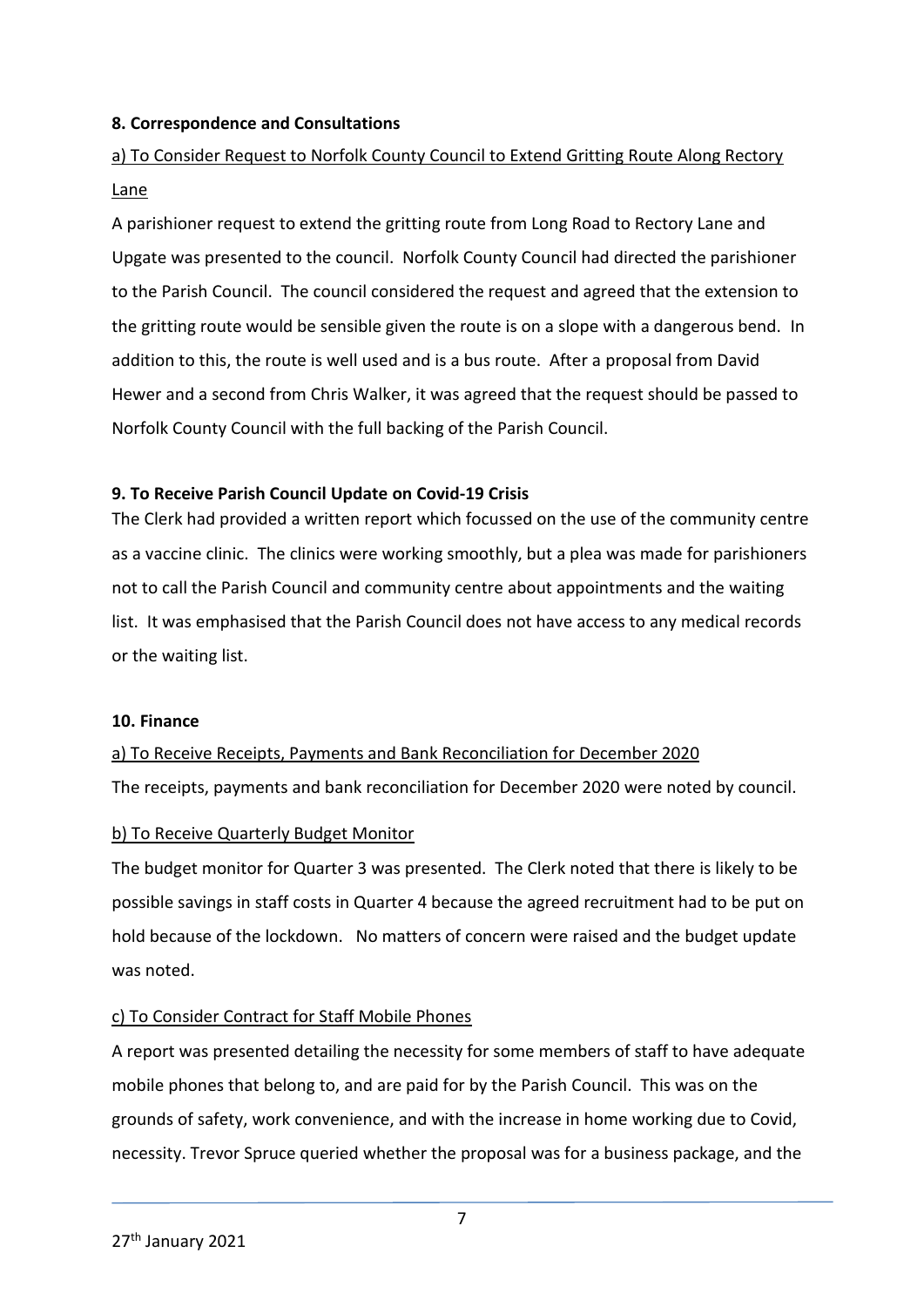Clerk clarified that it was. After reviewing three different suppliers, it was agreed to enter into a contract with BT for two years for the supply of three company phones. This was proposed by Chris Walker and seconded by Tim Boucher.

#### d) To Review Council Investment Strategy

The Investment Strategy, with an updated figure on the Parish Council's finances, investments and reserves, was presented. This was agreed after a proposal from John Henson and a second from Chris Walker.

#### *Trevor Spruce Disconnected from the Meeting*

#### e) To Receive Update on Ground Maintenance Contracts and Agree Further Actions

The Clerk gave a report on contractor performance. It was agreed that another staged payment should be made to one of the contractors, but a second contractor had yet to complete works in the cemetery and memorial garden therefore it was agreed to not complete payment on the contract until the contracted works have been completed.

#### f) Accounts for Payment

#### *i) To Agree Accounts for Payment*

David Hewer proposed that the following accounts should be paid, seconded by John Henson and carried.

| Payee                                                                                                             | <b>Description</b>                  | Amount     |
|-------------------------------------------------------------------------------------------------------------------|-------------------------------------|------------|
| Staff Salaries and other Contractual Employment Payments (including<br>payments to HMRC and Norfolk Pension fund) |                                     | £10,214.20 |
| ВT                                                                                                                | Telephone - Jan                     | £92.39     |
| Norfolk copiers                                                                                                   | Printing                            | £45.60     |
| Microshade                                                                                                        | Hosted IT                           | £209.70    |
| <b>Total Gas and power</b>                                                                                        | <b>Community Centre Electricity</b> | £735.37    |
| Espo                                                                                                              | <b>Community Centre Gas</b>         | £288.97    |
| Worldpay                                                                                                          | Café Card Charges (December)        | £31.25     |
| Garden Guardian                                                                                                   | <b>Grounds Maintenance</b>          | £385.00    |
| Vortex grounds                                                                                                    | <b>Grounds Maintenance</b>          | £587.00    |
| Veolia                                                                                                            | Waste Removal                       | £76.94     |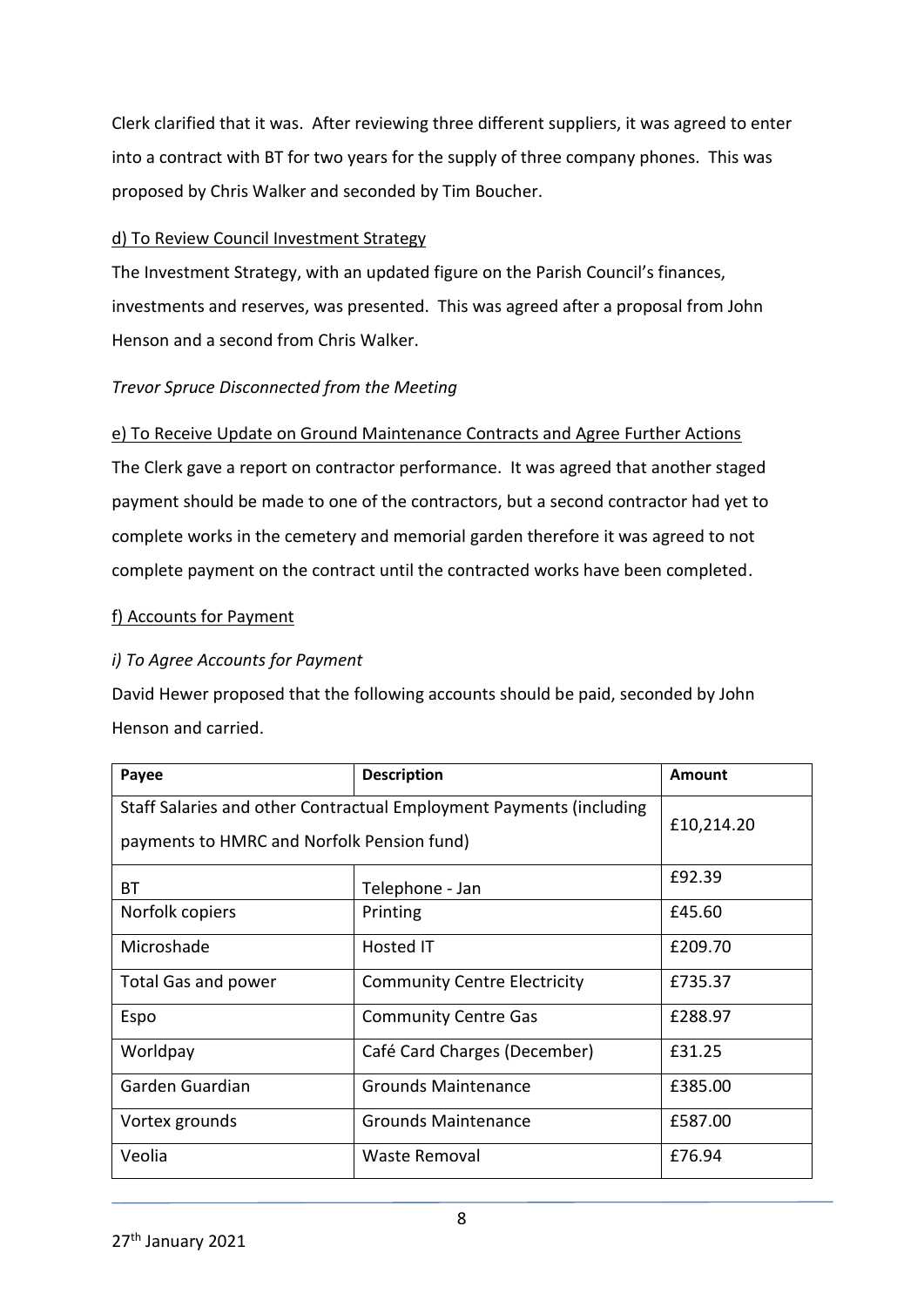| Payee                     | <b>Description</b>            | Amount     |
|---------------------------|-------------------------------|------------|
| <b>Norwich Electrical</b> | Maintenance                   | £428.10    |
| Barclaycard               | Various                       | £53.89     |
| Stephen Warminger         | <b>PPE</b>                    | £12.99     |
| Screwfix                  | Café Maintenance              | £9.87      |
| <b>Spire Cleaning Svs</b> | Contract clean (nov)          | £105.60    |
| Hugh Crane                | New Dispenser for Pavilion    | £13.50     |
| <b>Norfolk Copiers</b>    | Quarterly Hire of Photocopier | £172.76    |
| <b>MPS Doors</b>          | Call out to repair rear door  | £120.00    |
|                           | <b>TOTAL</b>                  | £13,583.13 |

*Trevor Spruce Re-joined the Meeting*

*ii) To Agree Accounts for Payment (Councillors with Pecuniary Interests)*

None Presented

## **11. To Receive Updated Wording for Policy 2 of the Neighbourhood Plan**

John Henson reported that he, John Joyce and the Clerk had met with officers from South Norfolk Council to discuss updated policy wording. Robust questions had been asked of the officers about the wording, of which satisfactory responses had been received. It was therefore agreed under delegated authority that South Norfolk Council officers could present this wording to Cabinet on 8<sup>th</sup> February. If agreed by Cabinet, the policy would then be put to consultation for six weeks. It is hoped that after this consultation the Neighbourhood Plan can be agreed by South Norfolk Council to be put to referendum. Once the plan is at this point, it is deemed as having 'significant weight'.

John Joyce will attend the Cabinet meeting on 8<sup>th</sup> February to speak on behalf on the Parish Council in support of the amended wording.

Chris Walker queried whether the referendum required a particular turnout to make the decision binding. John Henson responded that it only required a majority vote of the turnout to make the decision binding.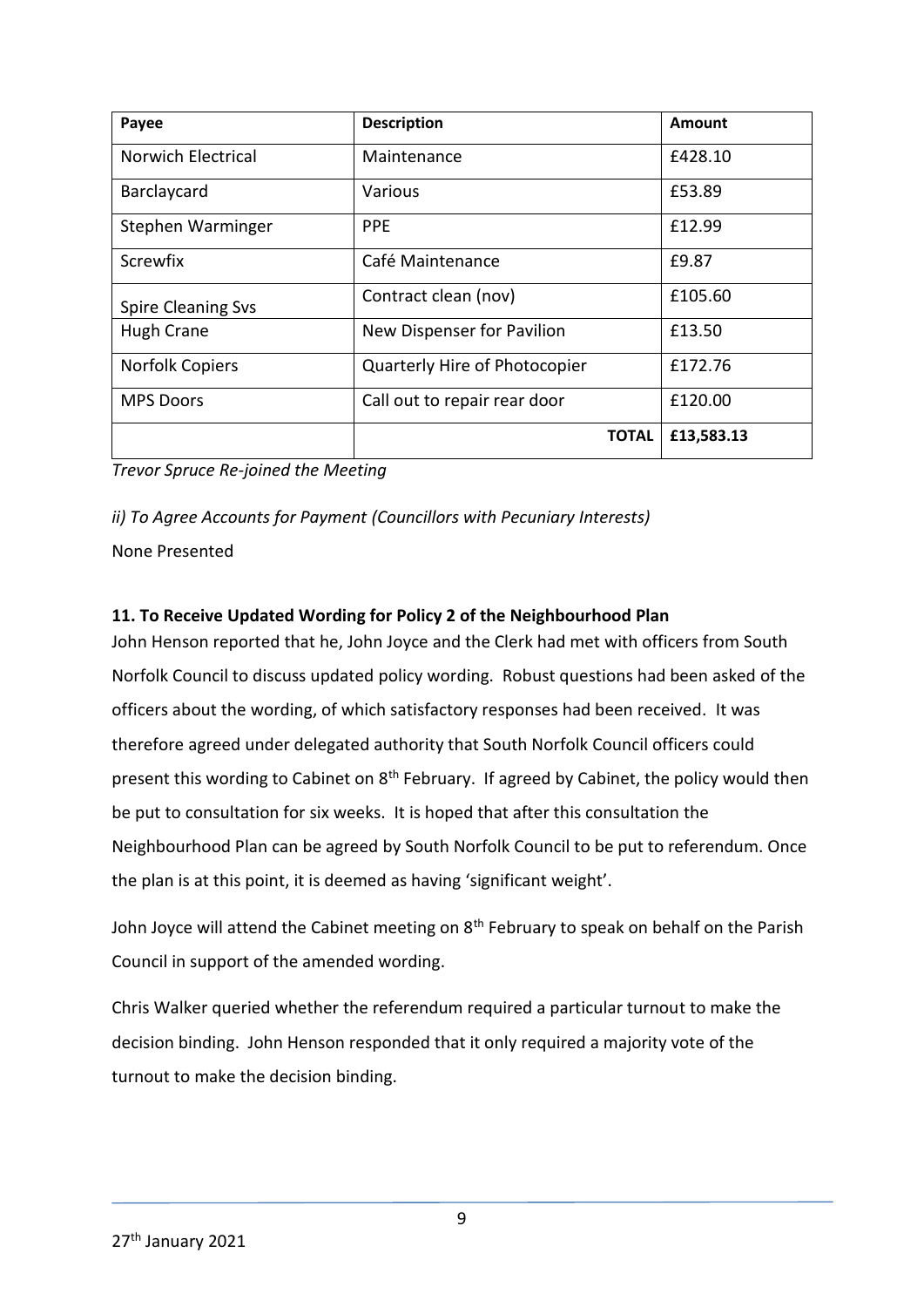Lisa Neal advised that the South Norfolk Council officers had gone through the policy wording carefully and sought legal advice on the matter, prior to putting their proposal to the Parish Council.

# **12. To Receive Report from Fiveways Roundabout Working Group and Agree Terms of Reference**

The draft Terms of Reference had been previously circulated to the council.

Tim Boucher commented that he was pleased that there was no road closure applied for as this would reduce the commuted sum available. Discussions occurred about how the commuted sum should be split between capital and maintenance and whether it should be distributed between the two parishes.

Chris Walker proposed that the Terms of Reference be approved, seconded by David Hewer and carried.

#### **13.To Receive Recommendations from the Playing Fields Advisory Group**

a) To Consider Heads of Terms for Lease for Men's Shed Building.

John Overton advised that the draft minutes of the meeting had been circulated. Within these minutes were the proposed heads of terms for the Men's Shed for the lease of the proposed new building. These had been well received, with just some minor amendments. It was agreed after a proposal from John Overton and a second from David Hewer that the Parish Council should pay the solicitors fees for the lease agreement, but the Men's Shed should pay for the applications under the planning process. It was further agreed after a proposal from John Joyce and a second from Tim Boucher that the Clerk should send the lease agreement to Fields in Trust for approval.

### **14. To Receive Proposal to Close the Meeting for Item 15 Under Section 1 Para 2 of the Public Bodies (Admissions to Meetings) Act 1960 due to the commercial sensitivity of the item being discussed.**

It was agreed to close the meeting to the press and public due to the commercial sensitivity of the matter being discussed.